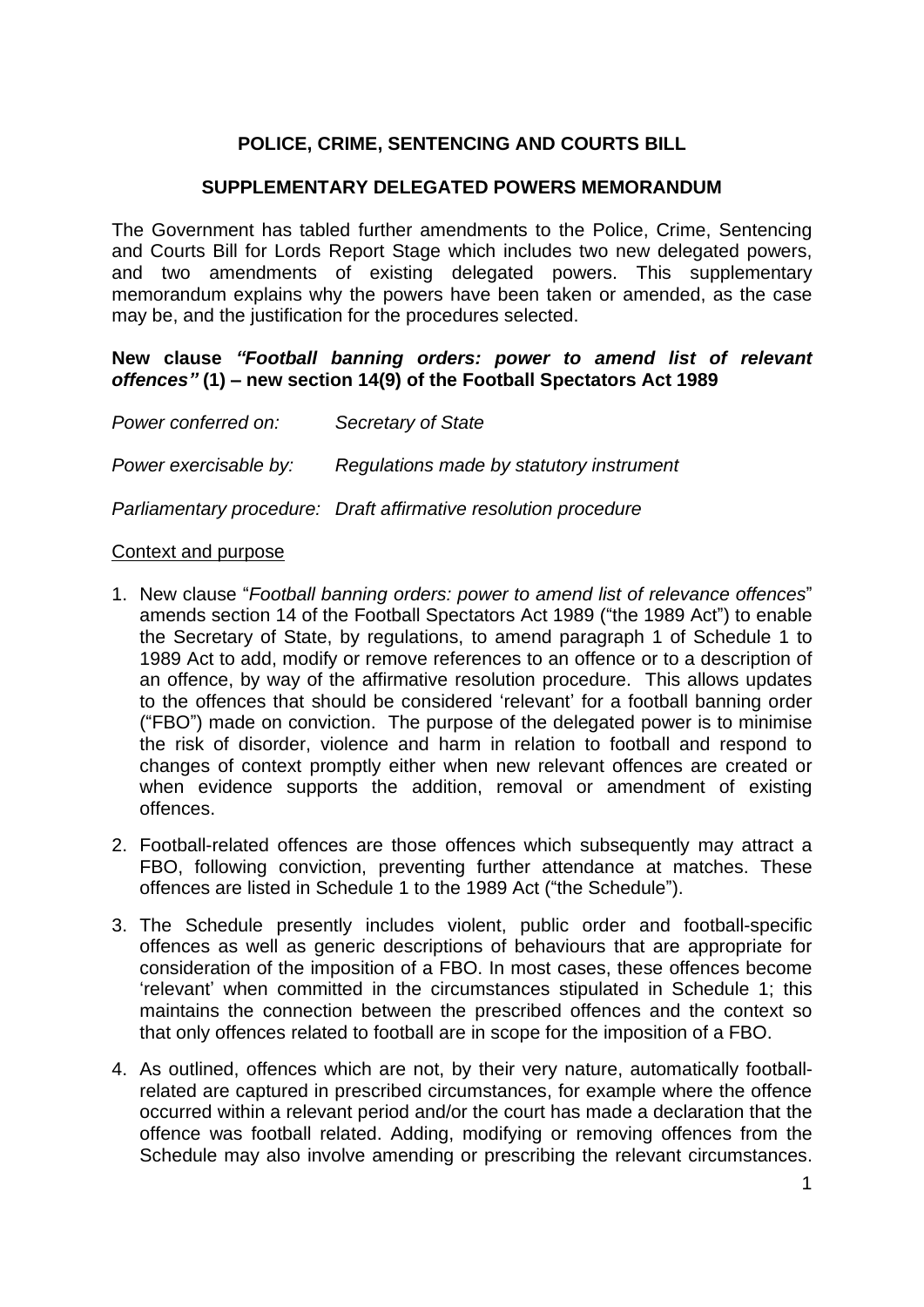The reference in new subsection (9) to adding, modifying or removing a reference to "a description of an offence" puts beyond doubt that regulations amending the Schedule may also amend the description of circumstances relating to the offence which make it a relevant offence. Additionally, the power also permits consequential amendments to be made to the 1989 Act. This is to enable, for example, amendment to the definitions in section 14 (such as the meaning of a regulated football match or control period, or introduction of a new definition) consequent on an amendment to the Schedule. By virtue of new section 22A(3A) of the 1989 Act, such regulations may make different provision for different purposes, consequential, supplementary, incidental, transitional, transitory or saving provision. See further below.

# Justification for taking the power

5. Having established the principle in legislation that a FBO may be imposed on conviction for a "relevant offence", the Government considers that secondary legislation is the appropriate mechanism for specifying such relevant offences. The purpose of the power is to ensure that the Schedule is relevant and responsive to football-related disorder and harms and remains up to date. In the event of future modifications to offences listed within the Schedule it can be updated, subject to parliamentary approval, by secondary legislation rather than requiring primary legislation. In the event of it becoming necessary to add new offences to the 1989 Act in response to emerging football-related threats, such as the football-related communication offences that this Bill will add to the Schedule, amendment can be undertaken rapidly.

# Justification for the procedure

6. By virtue of new subsection (11) of section 14 of the 1989 Act, the power is subject to the draft affirmative resolution procedure. The affirmative procedure is considered appropriate as the power is a Henry VIII power. Additionally, addition and/or amendments to the relevant offences in Schedule 1 could result in imposition of a FBO in new cases; dependent on the terms of the FBO this may result in restrictions on individual's right to private life, and breach of an FBO is a criminal offence. Therefore, Parliament should have the opportunity to debate and approve any such amendments before they take effect.

# **New clause** *"Football banning orders: power to amend list of relevant offences"* **(4)** *–* **new section 22A(3A) of the Football Spectators Act 1989**

| Power conferred on:   | Secretary of State                                                                                                                                     |
|-----------------------|--------------------------------------------------------------------------------------------------------------------------------------------------------|
| Power exercisable by: | Regulations and/or Order made by statutory instrument                                                                                                  |
|                       | Parliamentary procedure: As for substantive power (regulations - draft affirmative<br>resolution procedure, order - negative resolution<br>procedure). |

# Context and purpose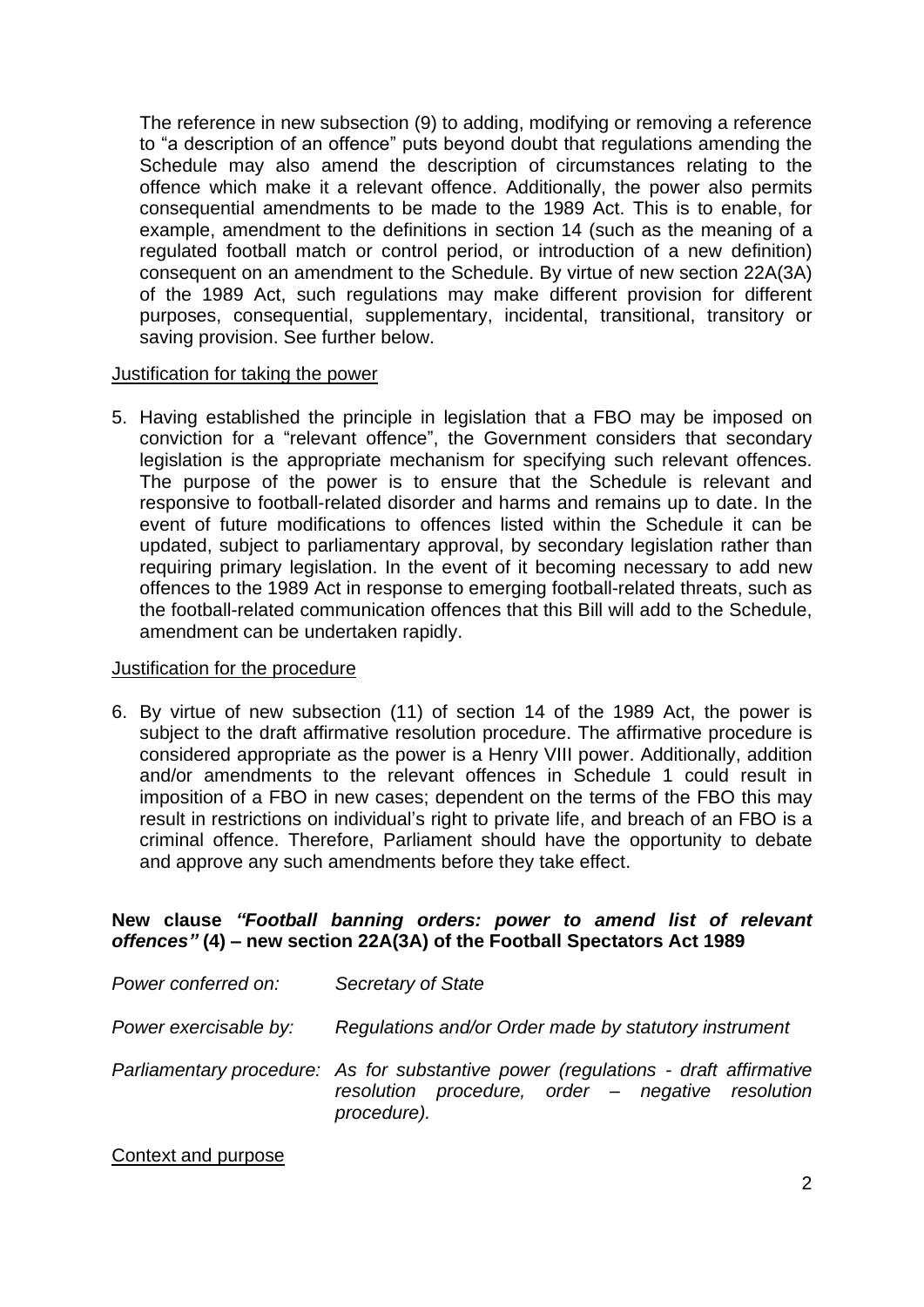7. New clause "*Football banning orders: power to amend list of relevance offences*" also amends section 22A of the 1989 Act, to enable an order or regulations made under Part II of that Act to make different provision for different cases and/or consequential, supplementary, incidental, transitory or saving provision (new section 22A(3A)).

## Justification for taking the power

- 8. The purposes of this amendment is to enable, if appropriate, ancillary provision to be made consequent to regulations or orders under Part II of the 1989 Act.
- 9. An ability to make different provision for different purposes, and/or consequential, supplementary, incidental, transitory or saving provision, may be necessary to reflect the definitions (or changed definitions) of prescribed football-related organisations, persons with a prescribed connection to a football related organisation or a regulated football matched and/or addition or modification of the "relevant offences" in Schedule 1 to the 1989 Act.
- 10.For example, in relation to regulations adding a new offence to Schedule 1 to the 1989 Act:

(i) the power to make different provision for different purposes affords the flexibility to ensure that, for example, offences could be added in particular, and differing, circumstances such as particular nexuses to football matches or organisations;

(ii) the power to make incidental, consequential or supplementary provision, such as amendment to the definitions in section 14 of the 1989 Act, may be required;

(iii) the power to make saving, transitory or transitional provisions will be needed, for example, to clarify that the additions only apply to offences occurring after the date the amendments came into force, and to cater for offenders who committed offences prior to that date to ensure that such offenders are not adversely, or unfairly, affected.

Similarly, an order prescribing a regulated football organisation or person with a prescribed connection to a regulated football organisation, may need to make ancillary provision.

#### Justification for the procedure

11.This supplementary provision does not amend the parliamentary procedure for the existing or amended powers to make orders or regulations under Part II of the Act. The new power to amend Schedule 1 is subject to the affirmative resolution procedure (as above, per new section 14(11)). Existing (and amended) powers to prescribe matters for the purposes of Part II of the Act are exercisable by an order made by the Secretary of State, subject to the negative resolution procedure (section 22A(1) and (3)). The Government does not consider that the addition of this standard power to make different provision for different cases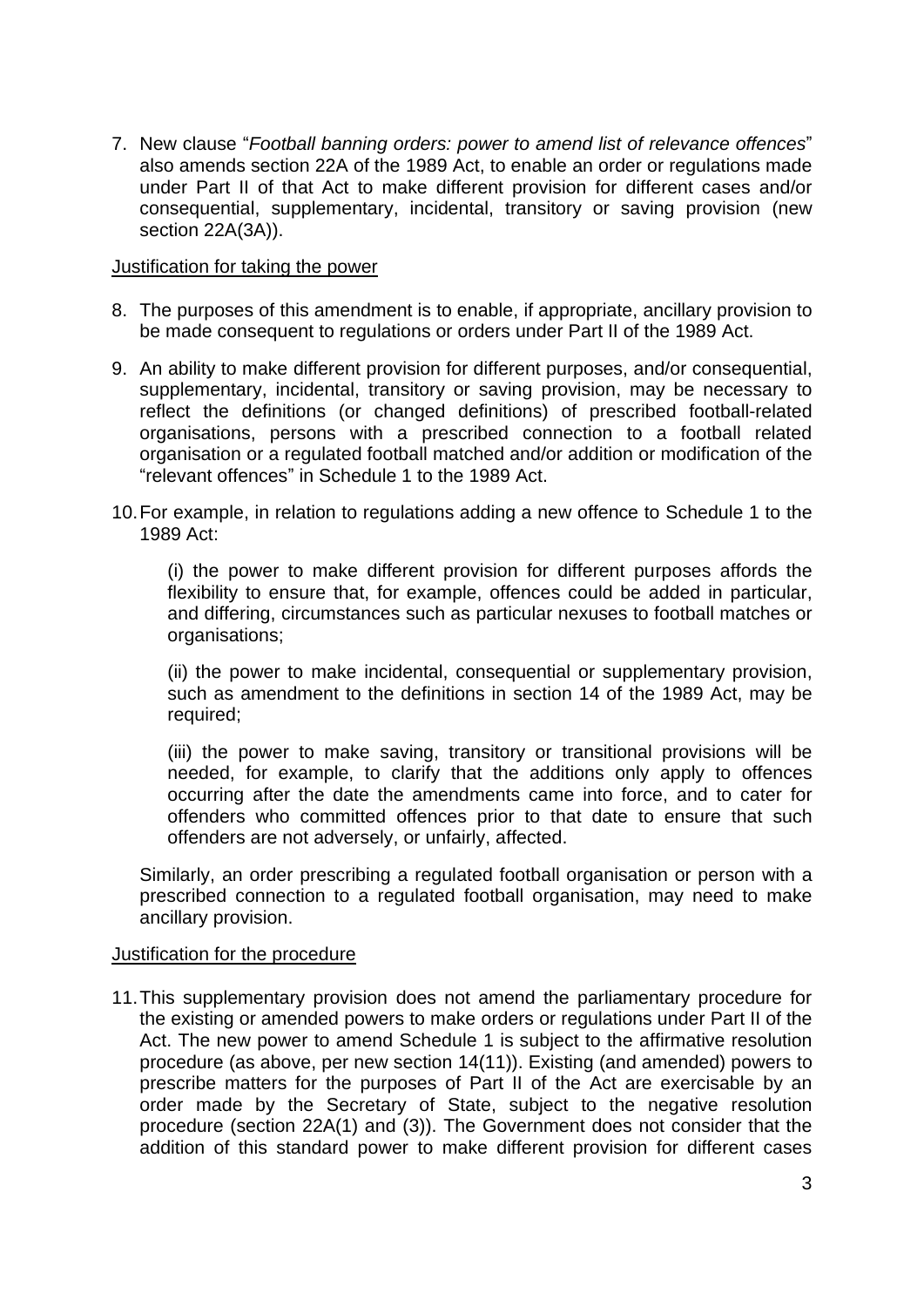and/or consequential, supplementary, incidental, transitory or saving provision materially alters the existing delegated powers in Part II of the Act such as to justify a change to the parliamentary procedure.

**New clause: "Football banning orders: relevant offences"(7) and (8): new paragraphs 4(1A) and (3) of Schedule 1 to, and new section 14(2A) of, the Football Spectators Act 1989 -** amended power to prescribe a football organisation or a person with a connection to a football organisation

| Power conferred on:                          | Secretary of State                 |
|----------------------------------------------|------------------------------------|
| Power exercisable by:                        | Order made by Statutory Instrument |
| Parliamentary procedure: Negative Resolution |                                    |

Context and purpose

- 12.The Bill adds to an existing power to prescribe matters for the purposes of Part II of the Football Spectators Act 1989 by an order made by the Secretary of State (section 22A(1) of the 1989 Act).
- 13.The Bill adds specified remote hate offences to Schedule 1 to the 1989 Act, with the effect that they are "relevant offences" for the purposes of imposing a FBO on conviction (Schedule 1 to, and section 14A of, the 1989 Act). These remote offences (i.e. offences occurring away from a football match) are only relevant offences where the court makes a declaration that the offence related to a football match, to a football organisation or to a person with a prescribed connection to a football organisation (new paragraphs 1(v) to (y) of Schedule 1 to the Act) – a declaration of relevance. These amendments introduce new concepts of "football organisations" and persons with prescribed "connections to such organisations" to enable hate offences connected to, but not at, matches to be captured. Section 23 of the 1989 Act, which makes provision for declarations of relevance, is amended accordingly.
- 14.New paragraph 4(1A) of Schedule 1 to the 1989 Act provides that a "football organisation" for the purposes of the Schedule is an organisation which is a regulated football organisation for the purposes of Part II of that Act. New section 14(2A) provides that a regulated football organisation is an organisation which relates to association football and is a prescribed organisation, or an organisation of a prescribed description. New paragraphs 1(v) to (y) of Schedule 1 to the 1989 Act, and new section 23(1) and (5), accordingly make provision for declarations of relevance where an offence "related to a football organisation" or "related to a person whom the defendant knew or believed to have a prescribed connection to a football organisation". New paragraph 4(3) of Schedule 1 makes clear that an order which includes provision that a person has a prescribed connection with a football organisation may include where a person had such connection in the past, or will or may have such connection in the future. Per section 22A(1), prescribed means prescribed by an order made by the Secretary of State.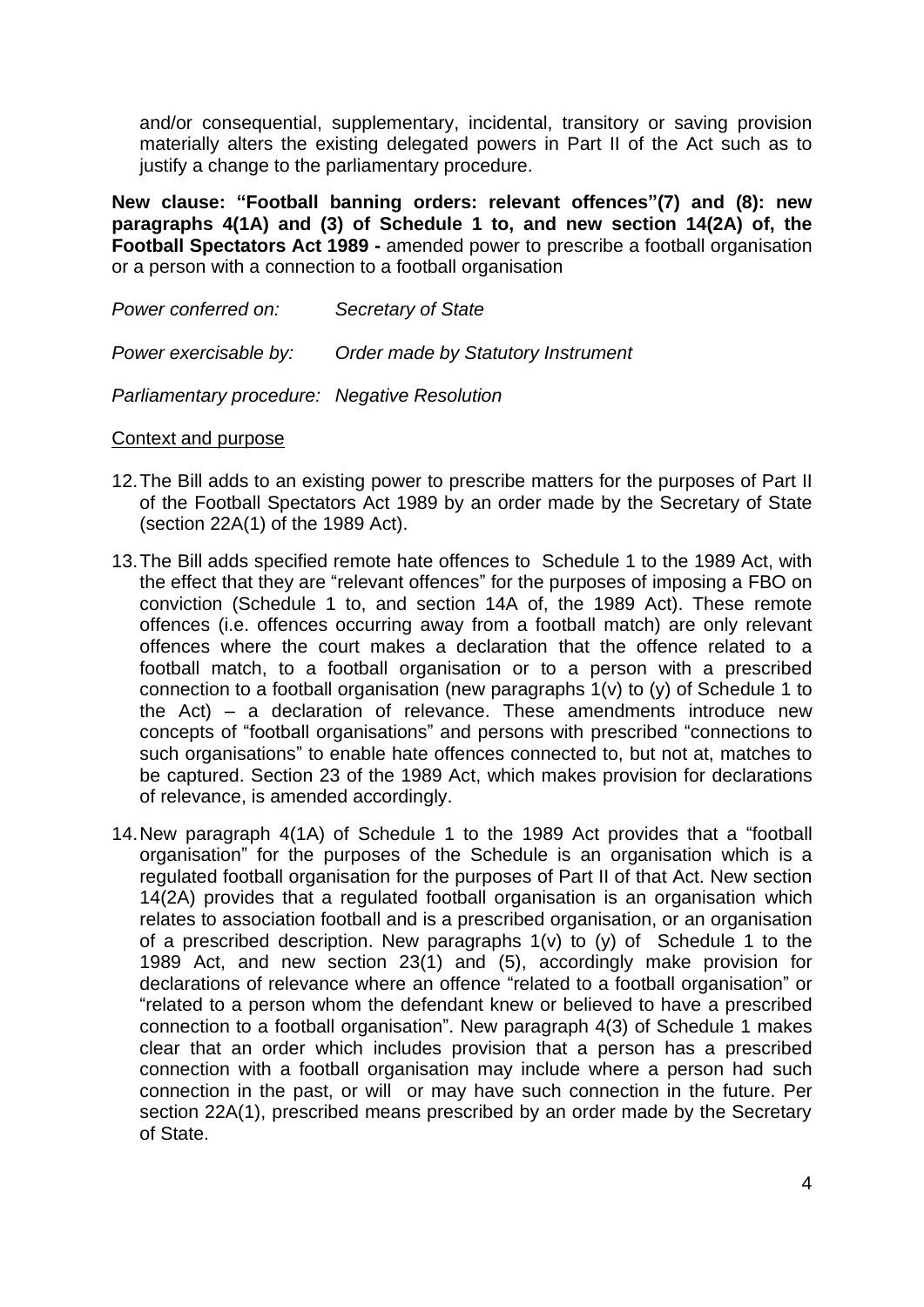- 15.Presently, football-related offences are subject to a "relevant time period" which is set out as 24 hours either side of a regulated match. The meaning of "regulated football matches" for the purposes of Part II of the 1989 Act are prescribed by order, subject to the negative resolution procedure (sections 14(2) and 22A(1) and (3)). Football-related remote hate offences are different to physical acts of disorder as they often take place outside this time period and may have no connection to a particular match, but are still football related: a remote hate offence may be targeted at a particular football organisation, such as a football club or football governing body, or a particular person because of their status or involvement in football as a part of a "relevant football organisation", such as a player, coach, match official etc., rather than their connection to a specific regulated football match. Accordingly, a power is required to prescribe football organisations and prescribed connections to such organisations for the purposes of the Schedule, to capture the harms introduced by the Bill.
- 16.By virtue of new section 22A(3A) (inserted by new clause: "*Football banning orders: power to amend list of relevant offences*"(4)), such an order may make different provision for different purposes, consequential, supplementary, incidental, transitional, transitory or saving provision. This would allow, if appropriate, organisations and/or persons to be included only for certain purposes, such as capturing persons when, or within a set time-frame of, their employment as a player for a particular football team. It would also allow consequential, supplementary, incidental, transitional, transitory or saving provision to be made in light of any changes to the organisations or connections listed.

# Justification for taking the power

- 17.Presently, the meaning of "regulated football matches" for the purposes of Part II of the 1989 Act are prescribed by order, subject to the negative resolution procedure (sections 14(2) and 22A(1) and (3) of the 1989 Act). The Government similarly considers it appropriate to prescribe "football organisations" and "persons with connections" to such organisations by secondary legislation.
- 18.This flexibility will enable the Government to quickly respond to changes to the organisations which constitute elite football and/or the persons with particular connections to such organisations. This will enable amendments in light of changes to any change of name or alteration of standing of such organisations, for example if new organisations participate in elite football. It may also be the case that in light of experience and/or emerging threats of hatred, violence or disorder related to football, it is appropriate to amend the organisations listed or persons with a connection who are being targeted. Such changes and/or threats will change over time, and so prescribing these definitions on the face of the Bill would not be appropriate and would quickly become out of date. Additionally, the prescription of organisations and/or connections to organisations will necessarily involve specifying detail on organisations / organisational structures and/or employment or voluntary involvement in such organisations, which are technical and detailed matters which are properly a matter for secondary legislation.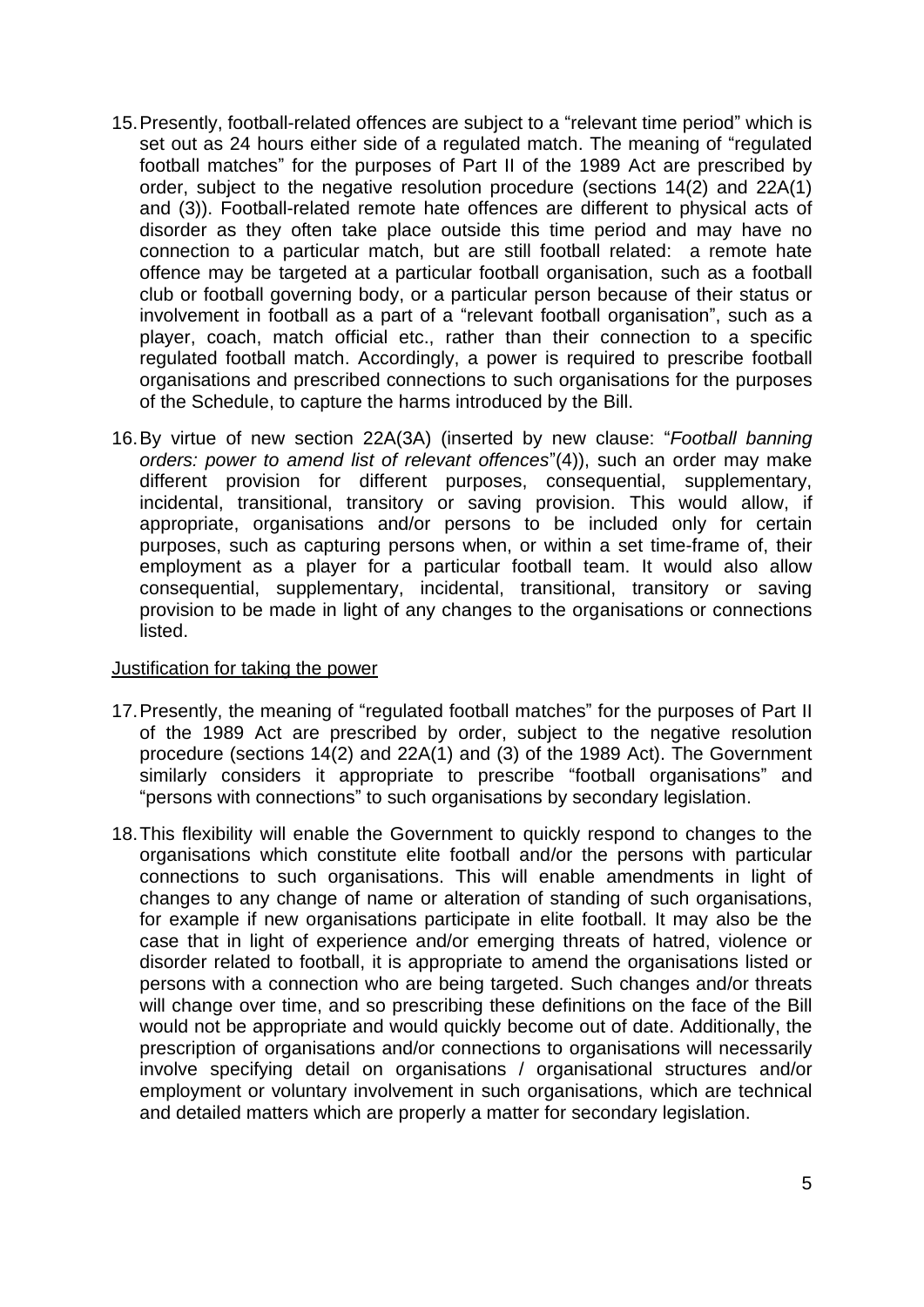## Justification for the procedure

19.The existing power, section 22A(1) of the 1989 Act, is subject to the negative resolution procedure. This is unamended by the expansion of the power. The power to prescribe football organisations and connections is already constrained by the requirement in the 1989 Act, as amended, that a football organisation must relate to association football (new section 14(2A)). Consequently, the negative procedure is considered to continue to provide the appropriate level of parliamentary scrutiny for this narrowly focused power to prescribe the detail of football organisations and/or connections to such organisations. This is consistent with the existing parliamentary scrutiny of the use of the power to prescribe regulated football matches for the purposes of the 1989 Act (sections 14(2) and 22A(1) of the 1989 Act).

**New clause** *"Code of practice relating to non-criminal hate incidents"* **(1): Power to issue a Code of Practice about the processing by the police of personal data relating to a hate incident other than for the purposes of a criminal investigation.**

| Power conferred on:   | Secretary of State                                                                          |
|-----------------------|---------------------------------------------------------------------------------------------|
| Power exercisable by: | Regulations made by statutory instrument                                                    |
|                       | Parliamentary procedure: Affirmative resolution on first exercise of<br>negative thereafter |

#### Context and purpose

- 20.Non-crime hate incident ("NCHI") recording is used by the police to collect intelligence on 'hate incidents' occurring in communities which do not, by themselves, breach the criminal threshold, but could escalate into more serious harm. The police regard NCHIs as an important tool to record patterns of individual behaviour or local incident 'hotspots' which could give rise to safeguarding risks or community tensions.
- 21.During Committee stage, Lord Moylan and others suggested that guidance for the recording of NCHIs, and the retention of personal data in relation to these incidents, should be subject to parliamentary oversight.
- 22.The Government recognises the sensitivities around the recording and retention of such information by the police and also recognise the strength of feeling on this issue amongst Parliamentarians. On 20 December 2021, the Court of Appeal found in *Miller v College of Policing* that the recording of NCHIs amounted to a significant interference with an individual's right to freedom of expression, and so had to be justified in every instance in order to be lawful. Any such recording must also be proportionate. To strike the right balance between ensuring that the practice is subject to greater parliamentary scrutiny, whilst respecting the operational importance of this type of recording for the police, the Government has tabled new clause *"Code of practice relating to non-criminal hate incidents"* to

*the power,*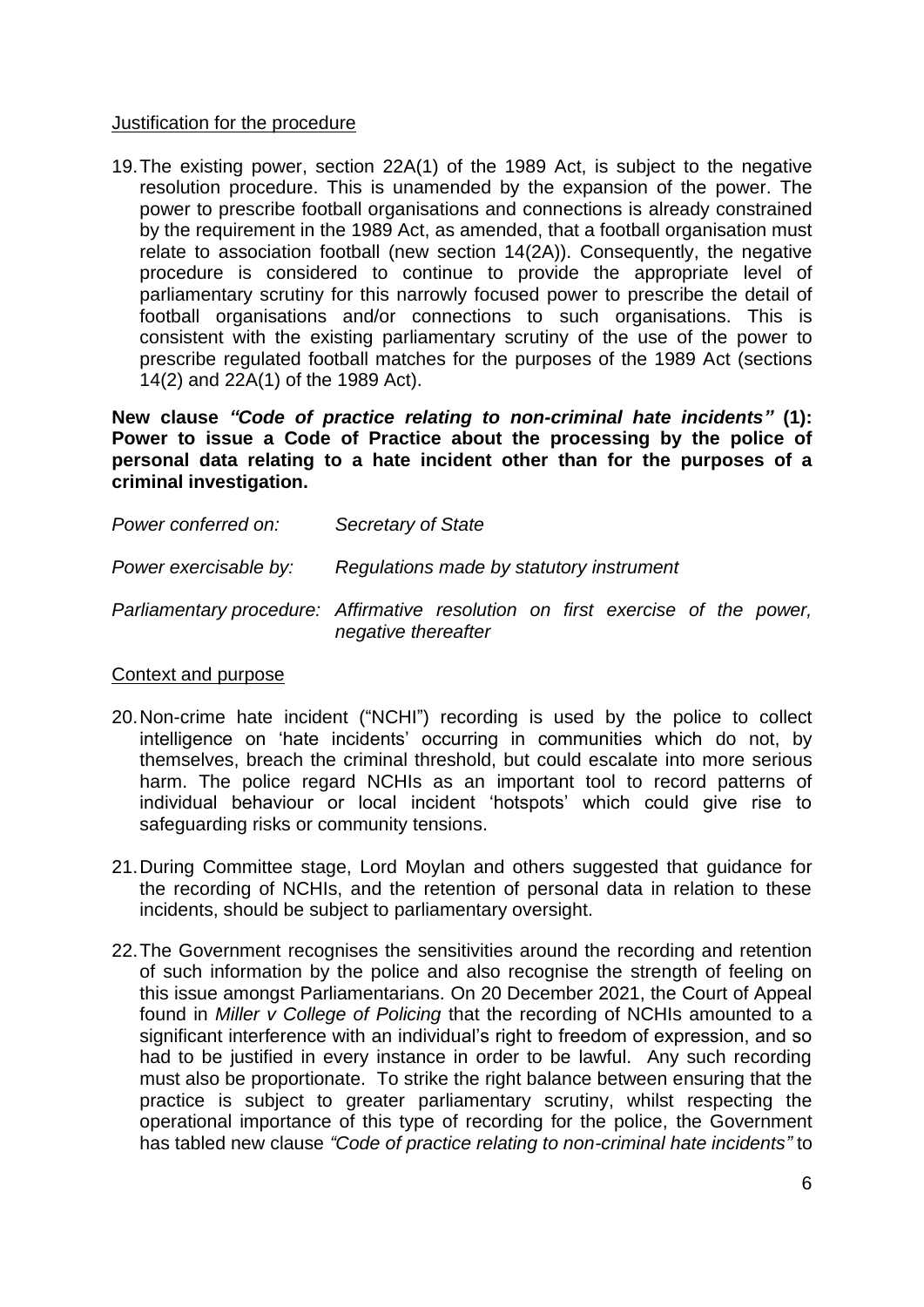enable the Home Secretary to issue statutory guidance to the police about the recording and retention of personal data relating to NCHIs. The Code will reflect the Court of Appeal judgment in *Miller*.

- 23.The new statutory Code, once in effect, will replace the non-crime hate incident section of the College of Policing's non-statutory Hate Crime Operational Guidance<sup>1</sup> that police forces are currently expected to follow when processing data on NCHIs.
- 24.The statutory Code will only apply to incidents which the police have designated to be a NCHI. Where police are carrying out investigations with a view to there being a prosecution, or where they assess a prosecution is likely, the Code will not apply. This is vital to ensure that the Code will not inhibit the police's abilities to gather evidence that is fundamental to the role of policing. It will also not apply to data which contains no personal data at all – for instance, location data would not be in scope of the Code.
- 25.Subsection (3) of the new clause prescribes some of the key provisions that will be addressed in the Code. In particular, the new clause provides that the Code may cover:
	- a. whether personal data relating to a hate incident should be recorded;
	- b. the persons who are to process such personal data;
	- c. the circumstances in which a data subject should be notified of the processing of such personal data;
	- d. the retention of such personal data, including the period for which it should be retained and the circumstances in which and the procedures by which that period might be changed;
	- e. the consideration by a relevant person of requests by the data subject relating to such personal data.

This is not an exhaustive list, and it may be expanded or amended during the formulation of the initial Code of Practice or subsequently in any future revision of the Code.

26.Relevant persons (namely police officers, relevant police staff, community support volunteers, policing support volunteers and National Crime Agency (NCA) officers) must have regard to the Code when processing personal data relating to a hate incident.

# Justification for taking the power

27.Having established the principle that the Secretary of State, rather than the College of Policing, will from now on publish the Code of Practice, the Government considers that secondary legislation is the appropriate mechanism for providing detailed operational guidance to police forces and the NCA on the recording of personal data relating to NCHIs. Including such guidance in a Code

<sup>1</sup> [Responding to non-crime hate incidents \(college.police.uk\)](https://www.app.college.police.uk/app-content/major-investigation-and-public-protection/hate-crime/responding-to-non-crime-hate-incidents/)